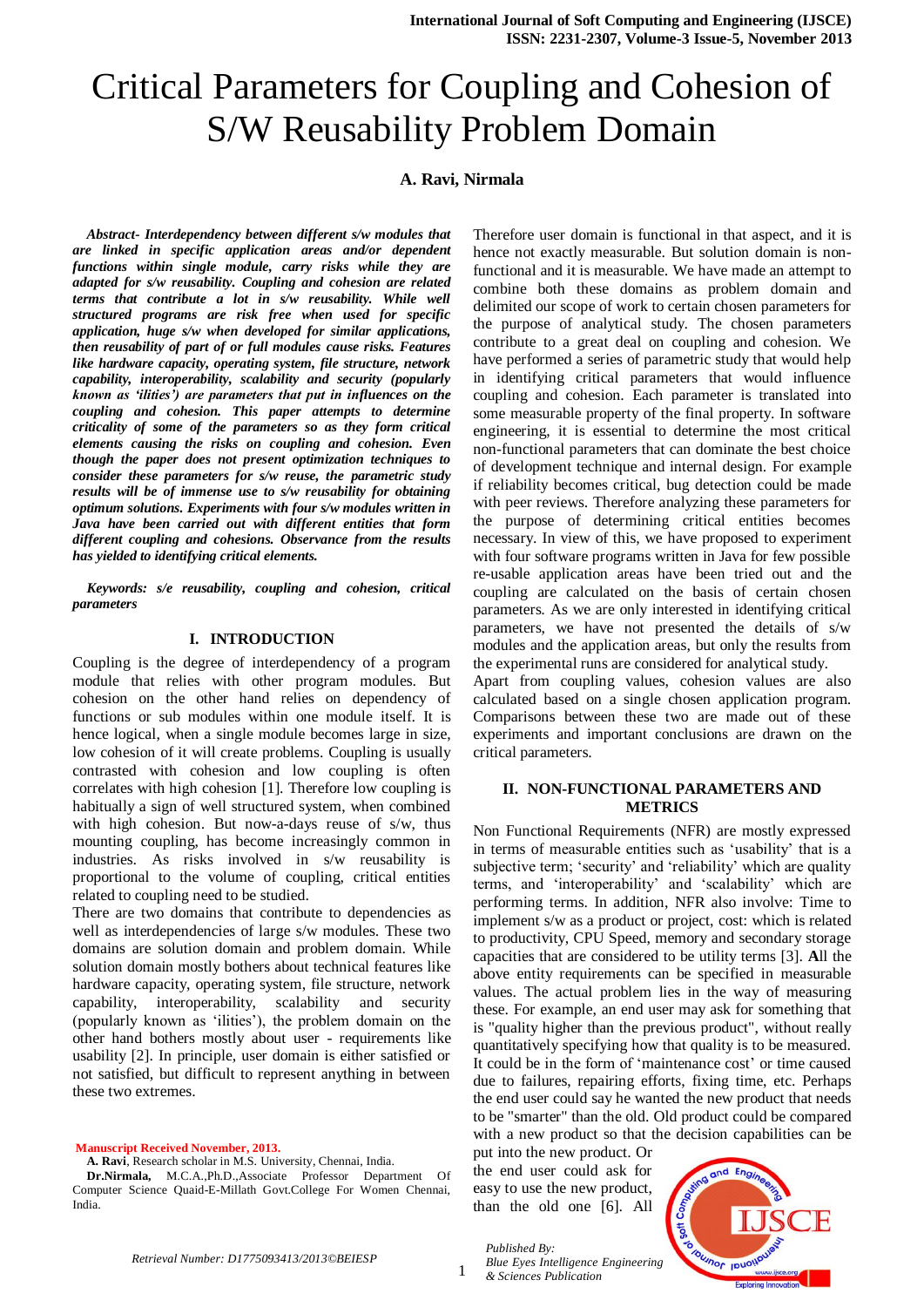these requirements that seem to be qualitative instead of quantitative, can still be expressed in terms of hard numbers if the end user and the developers are willing to work together to establish measurements. But how to make sure that the end user"s requirements are incorporated everything he had thought in terms of characteristic values? At the same time, a very small piece of the desired quality cannot be stated as some objective characteristic that can be quantified. But however we can assign measurements to that quality. This can be achieved by analyzing such terms of metrics that becomes critical for a parameter [3].

### **2.1Critical S/W Reusable Metrics**

In S/W reusable problem domain, the reusable components such as functions and packages produce various metrics for program modules. These metrics reduce risk factors involved and improve the level of reusability. Four chosen broader metrics have been considered and listed, and explained. They are: 1. Productivity enhancement; 2. Faster deployment; 3. Finalization of product and 4. Quality enhancement. Productivity of any s/w product mainly depends upon cost and time taken from development stage to implementation stage. Reduction in many entities such as manpower during the development stage of the product could eventually decrease the product cost. Meticulous planning for reusing certain s/w components might decrease the cost. Faster deployment of the product, if so required by the end-user and if that can be determined in advance, the delivery time would be considerably reduced. Finalization of product means ascertaining the exact outcome of the end product that would be presented to the end-user. This would reduce the efforts taken for re-designing and correcting the end product. Quality enhancement needs verification and validation of the working principle of the product that must be carried out along with the design and development of the software product [5]. This should enhance the software quality. Reliability measurement should be carried out every now and then, through analyzing for critical parameter. This will produce fault free software product in most of the cases. But do these metrics rely much in coupling and cohesion?

#### **III. COUPLING AND COHESION IN S/W REUSABILITY**

Coupling and cohesion are popular in software reusability. It is essential to know briefly about different types of coupling, so that critical analysis can be carried out based on what metric is affected [7]. Content coupling or Pathological coupling is one that modifies or relies on the internal workings of another module (e.g., accessing local data of another module). Therefore changing the way the second module produces data (location/type) will lead to changing the dependent module. Common coupling or Global coupling is that, when two modules share the same global data (e.g., a global variable or constant). Changing the shared resource implies changing all the modules using it. External coupling occurs when two modules share an external data, or communication protocol, or device interface.

This basically refers to communication with external tools and devices [4]. Control coupling is that module which controls the flow of another, by passing such information on what to do (e.g., passing a flag). Stamp coupling that shares a composite data structure and uses only a part of it, possibly a different part (e.g., passing a whole record to a

function that only needs one field of it). This may lead to changing the way a module reads a record because a field that the module doesn't need has been modified. Data coupling is when modules share data, for example, data or control parameters. Each datum is an elementary piece, and these are the only data shared (e.g., passing an integer to a function that computes a square root). Message coupling is the loosest type of coupling. It can be achieved by state decentralization (as in objects) and component communication is done via parameters or message passing. Modules do not communicate at all with one another is known as "No coupling". Subclass Coupling and Temporal coupling are out of scope of criticality. Based on the above distinct definitions, criticality can be analyzed so that risks in s/w reusability can be reduced.

#### **IV. PARAMETRIC STUDY AND DISCUSSIONS**

The objective of the parametric study is to obtain critical parameters that influence coupling and cohesion. Four program coding were developed with varying degrees of volumes and number of functions and, also with number of connections with other modules. Coupling and cohesions are calculated with some of these parameters using equation (1). The computed values of coupling for the case with and without data and control parameters are presented in Table 1.0. The computed values of cohesion for the case with and without data and control parameters are presented in Table 2.0.

Table legend:- ID: number of input data parameters; IC**:** number of input control parameters; OD: number of output data parameters; OC: number of output control parameters. For global coupling:- GD: number of global variables used as data; GC: number of global variables used as control. For environmental coupling:- MO: number of modules called (fan-out); MI: number of modules calling the module under consideration (fan-in). Coupling is calculated [1] as:

Coupling ( C ) = 1 – 1 / (ID + 2\*IC + OD + 2\*OC + GD +  $2*GC + MO + MI$ ) ----- (1)

It is obvious that control parameters are twice as much important as data parameters, and hence the coefficient is twice.

**Table 1.0 Parametric Values of Coupling**

| S.<br>N <sub>O</sub> | <b>PARAMETERS</b>                        | Values in Modules           |                |                             |                             |
|----------------------|------------------------------------------|-----------------------------|----------------|-----------------------------|-----------------------------|
|                      |                                          |                             |                |                             |                             |
| 1                    | Module No.                               | T                           | Π              | Ш                           | IV                          |
| $\mathfrak{2}$       | Module Fan in No.<br>(MI)                |                             | 2              | 3                           | $\overline{4}$              |
| 3                    | Other Modules Fan out<br>No. (MO)        |                             | 2              | 3                           | 4                           |
| 4                    | No. of Input Data<br>Parameters(ID)      | 4                           | 3              | $\mathcal{D}_{\mathcal{L}}$ | 1                           |
| 5                    | No. of Output Data<br>Parameters(OD)     | 4                           | 3              | $\mathfrak{D}$              | 1                           |
| 6                    | No. of Input Control<br>Parameters (IC)  |                             | $\mathfrak{D}$ | 3                           | 4                           |
| 7                    | No. of Output Control<br>Parameters (OC) |                             |                |                             |                             |
| 8                    | No. of Global Data<br>Parameters (GD)    | $\mathcal{D}_{\mathcal{L}}$ | 2              | 2                           | $\mathcal{D}_{\mathcal{L}}$ |